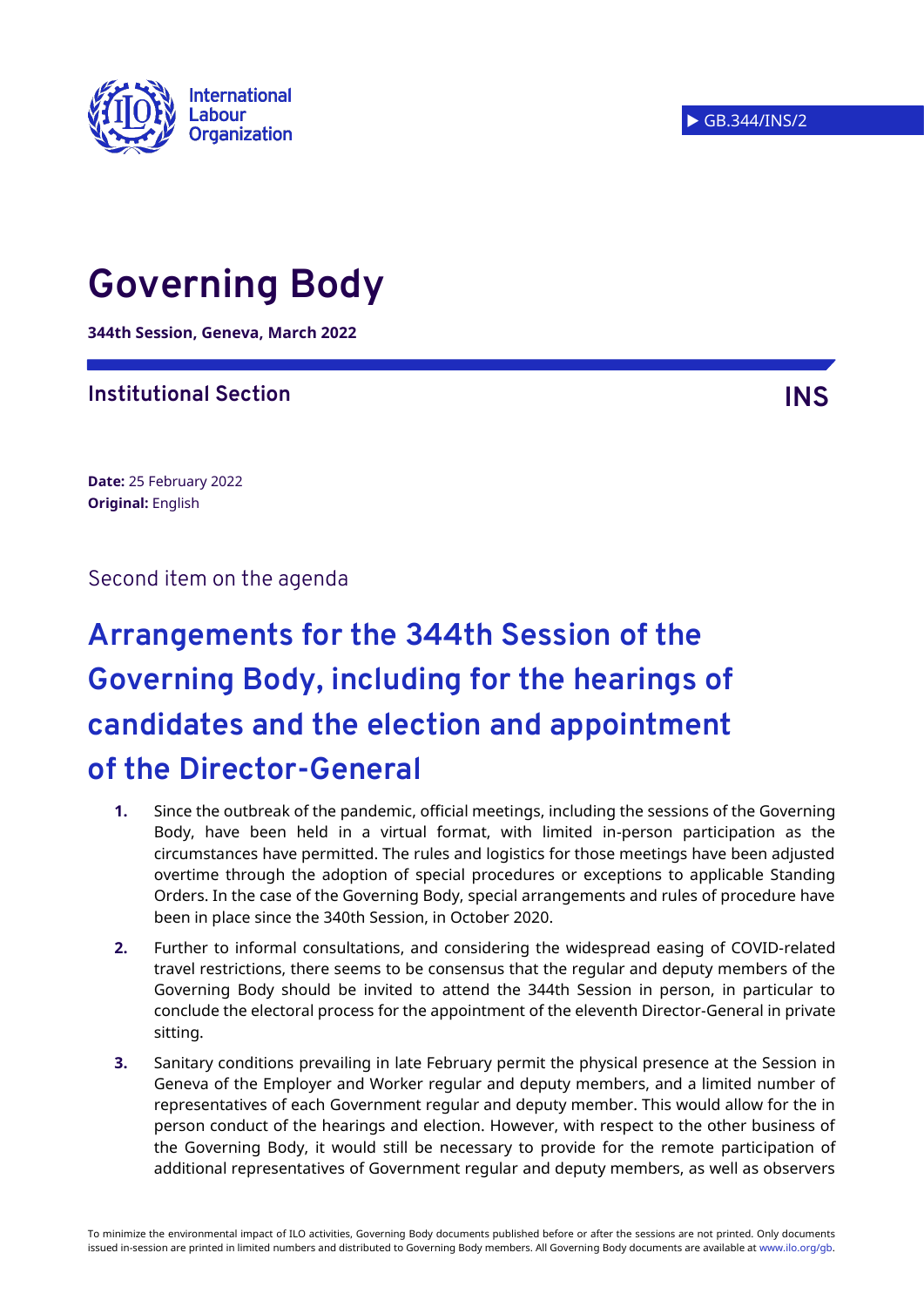from Governments that are not members of the Governing Body, from invited international intergovernmental and non-governmental organizations, and from the groups.

- **4.** The Officers of the Governing Body therefore recommend that the *[Special arrangements and](https://www.ilo.org/wcmsp5/groups/public/@ed_norm/@relconf/documents/meetingdocument/wcms_821958.pdf)  [rules of procedure for virtual sessions of the Governing Body of the ILO](https://www.ilo.org/wcmsp5/groups/public/@ed_norm/@relconf/documents/meetingdocument/wcms_821958.pdf)* continue to apply to the 344th Session, with a few modifications to paragraphs 8, 9, 15, 16 and 17 highlighted in Appendix A.
- **5.** Depending on the evolution of travel and sanitary constraints, the number of persons present during the session could be increased to include additional representatives of Government members and, if possible, observers from the three groups and invited international organizations. All necessary measures would continue to be taken to assure safe and healthy conditions for participants and staff present on ILO premises.
- **6.** With respect to the hearings of candidates and the election of the Director-General which take place in private sitting, the Officers recommend that they be organized face to face, with no remote participation. The Officers accordingly recommend that a separate set of arrangements specific to the election process, as proposed in Appendix B, be adopted for the hearings of candidates and the election of the Director-General. This proposed process and arrangements have been prepared taking into account the practice followed since the adoption, in 2011, of the current *[Rules governing the appointment of the Director-General of the](https://www.ilo.org/gb/about-governing-body/appointment-of-director-general/WCMS_470745/lang--en/index.htm)  [ILO](https://www.ilo.org/gb/about-governing-body/appointment-of-director-general/WCMS_470745/lang--en/index.htm)*, as adjusted to address COVID-related restrictions.
- **7.** If before the start of the Session there are major travel restrictions (such as travel bans or mandatory quarantines in Geneva or the place of residence of Governing Body members) that would compromise the ability of any group to ensure adequate physical presence of at least their full voting strength, a new decision will need to be taken which will allow remote participation in the hearings of candidates and the election of the Director-General.
- **8.** If, as proposed, the 344th Session, with the exception of the private sittings devoted to the hearings and the election, continues to be organized with a limited number of plenary sittings of limited duration, it could prove necessary to extend the approved duration of the Session to Saturday, 26 March 2022.
- **9.** As in previous virtual sessions, the Officers of the Governing Body, in consultation with the tripartite Screening Group, determine the items that could be decided by correspondence before the Session, and fix a tentative programme of work for items retained for discussion during the Session.

# **Draft decision**

- **10. The Governing Body, by correspondence:**
	- **(a) decided to extend the** *Special arrangements and rules of procedure applicable to virtual sessions of the Governing Body* **to the 344th Session with the modifications contained in Appendix A to document GB.344/INS/2;**
	- **(b) requested its Officers to keep the situation under review to determine, in consultation with the tripartite Screening Group, whether and to what extent the presence of tripartite constituents could be increased for the Session;**
	- **(c) decided that the hearing of candidates and the election of the Director-General in private sitting should take place in person, and approved the process and**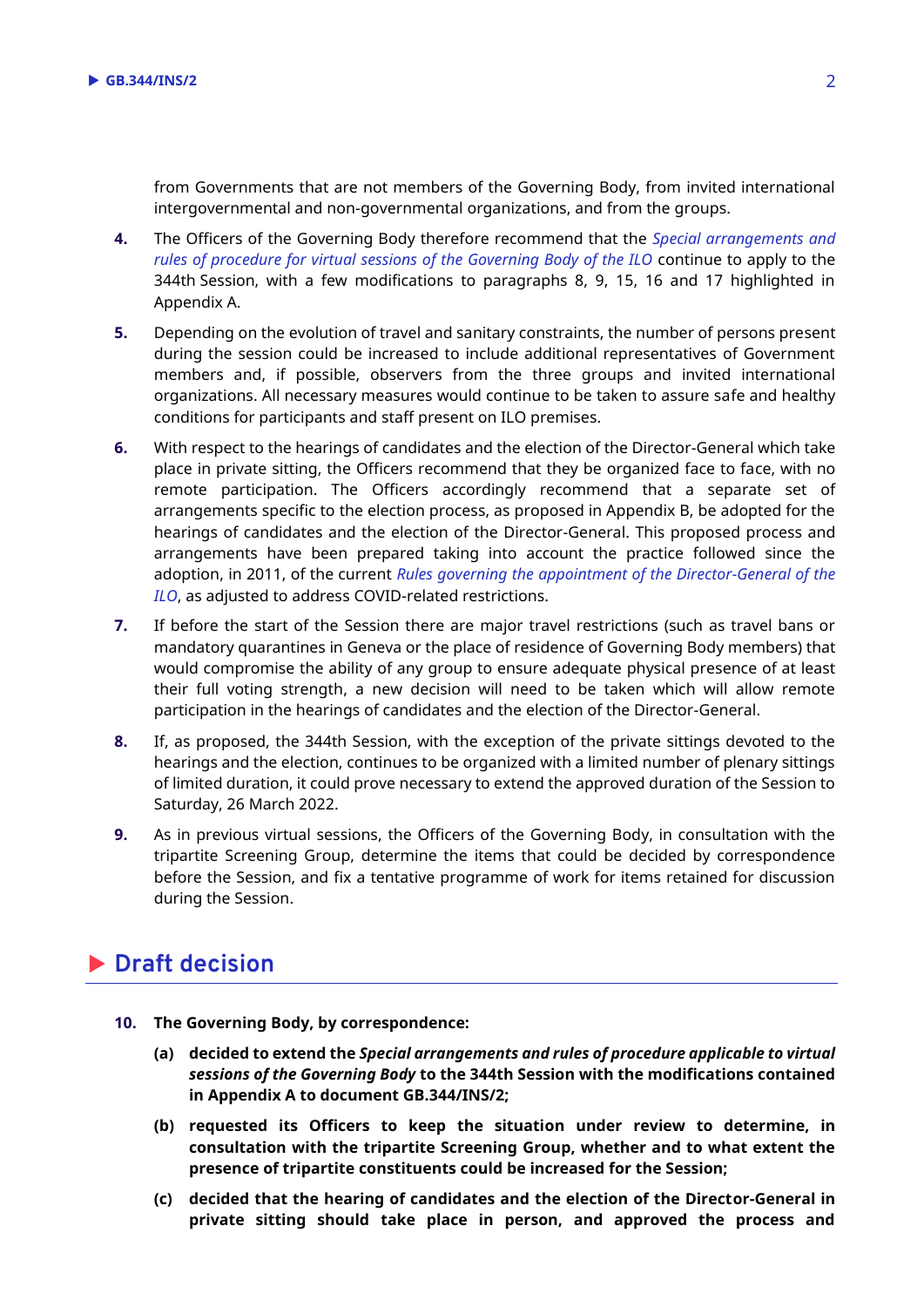**arrangements contained in Appendix B to document GB.344/INS/2 for the hearings of candidates and the election and appointment of the Director-General;** 

- **(d) requested its Officers to prepare proposals for a new decision if at any time before or during the Session the sanitary and travel situation makes it necessary to provide for the remote participation of Governing Body members in the hearings of candidates or the election and appointment of the Director-General; and**
- **(e) decided to extend the duration of the 344th Session of the Governing Body until Saturday, 26 March 2022.**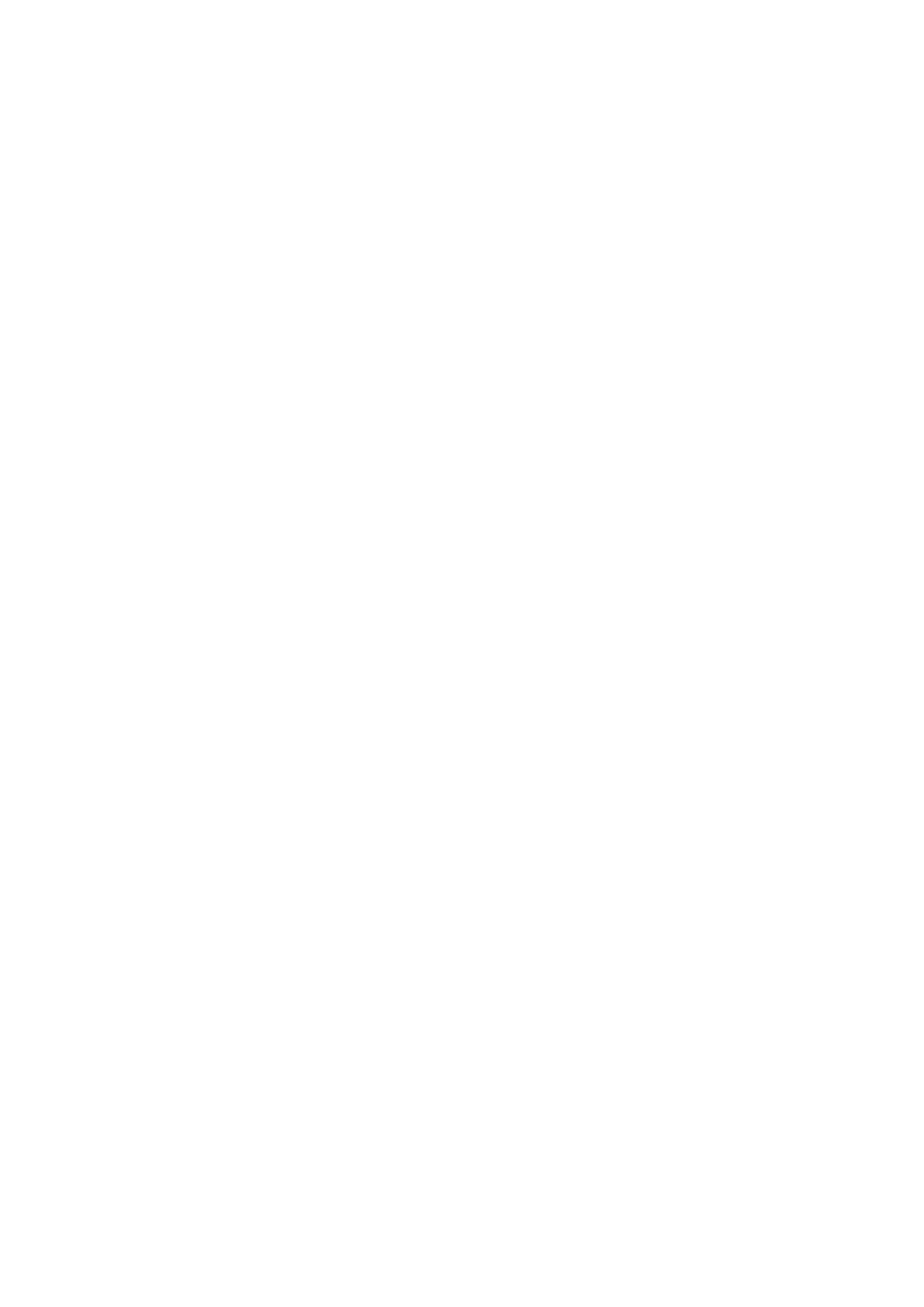# **Appendix A**

## **Special arrangements and rules of procedure for hybrid sessions of the Governing Body of the ILO, approved for its 344th Session** (March 2022)

The Standing Orders of the Governing Body shall continue to apply in full except to the extent that they are inconsistent with the special arrangements and rules of procedure set out below, in which case the Governing Body's decision to adopt these arrangements and rules shall be deemed as a decision to suspend the relevant provisions of the Standing Orders.

Given the exceptional character of these arrangements and rules, should the need arise, the Governing Body may modify them on the recommendation of its Officers, after consulting the Government group regional coordinators.

#### **Accreditation**

- 1. Accreditation shall continue normal practice, that is Government members of the Governing Body shall communicate in writing the list of their representatives to the secretariat of the Governing Body. The secretariats of the Employers' and Workers' groups shall also communicate in writing the list of the regular and deputy members attending the session, including any substitute in replacement of a regular or deputy member, as well as the members of their secretariats.
- 2. Governments that are not members of the Governing Body and other observers with a standing invitation to attend Governing Body sessions shall also send in writing to the secretariat of the Governing Body credentials for their authorized representatives.
- 3. To enable secure access to join the session remotely through the relevant virtual platform, the provision of an individual email will be required upon submission of the credentials of Governing Body members and observers. The same email will be used to communicate the personal codes necessary to participate in any electronic vote and to enable access to the ILO Events APP that will be used throughout the session to announce the programme, transmit documents and enable participants to communicate with each other during and outside plenary and group meetings.
- 4. In order to ensure that the information provided in the credentials of Governments, in particular the email addresses of their participants, is accurately entered in the various systems (virtual platforms, electronic voting, ILO Events APP), credentials should be submitted using a prescribed form.
- 5. In view of the maximum capacity of 1,000 participants in the virtual platform that will be used for plenary sittings of the Governing Body, the maximum number of representatives who will be given access to the platform in each category shall be as follows:
	- Government regular and deputy members of the Governing Body: up to 16 representatives (that is the same number as for face-to-face meetings).
	- Employer and Worker regular and deputy members (or their substitutes): 14 regular and 19 deputy members in each group.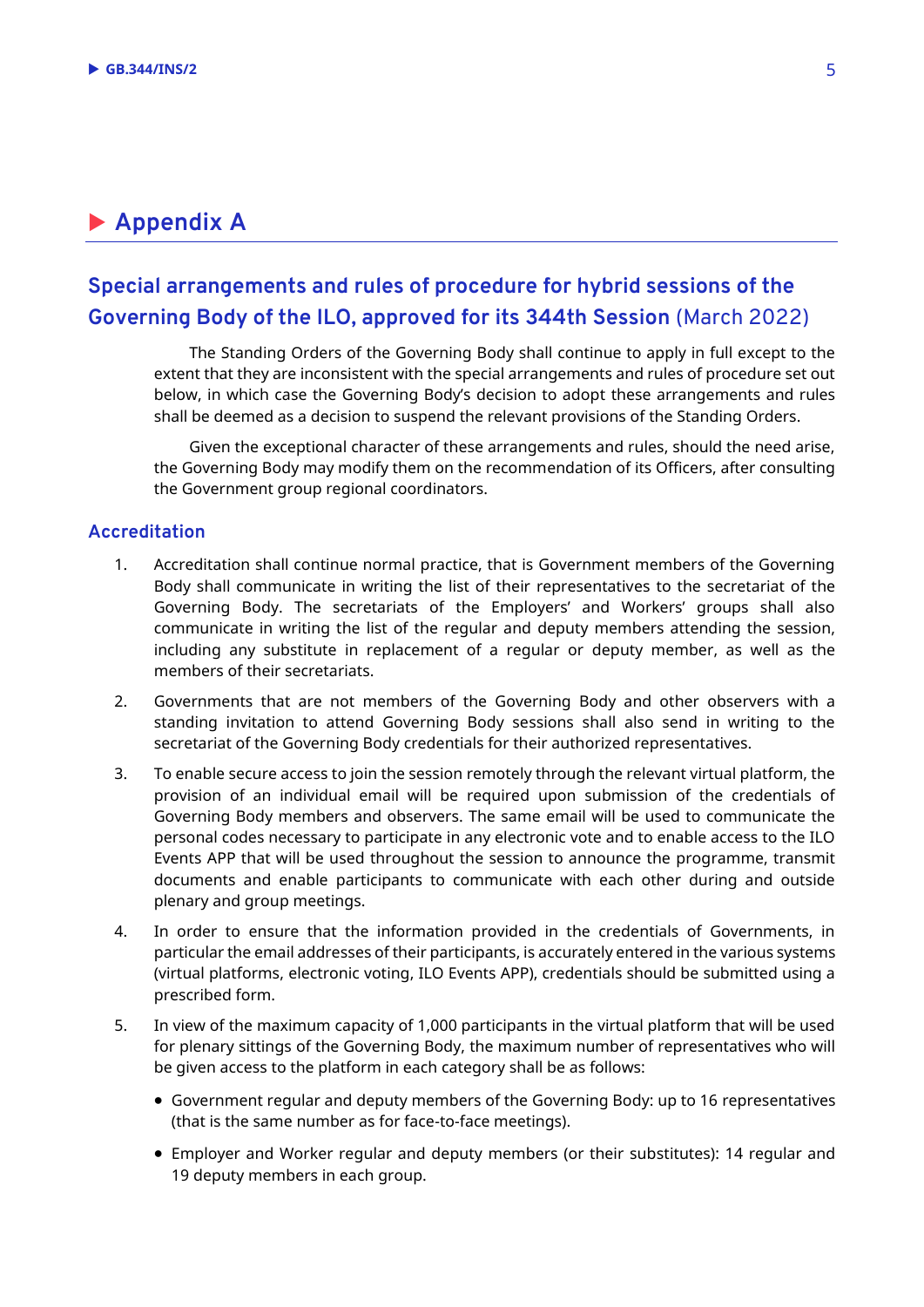- Employers' and Workers' group secretariats, substitute members not replacing regular or deputy members or other persons invited as observers by the groups: 25 in each group.
- Observer governments (non-Governing-Body members and ILO non-Member States, and the Palestinian Authority): five representatives each.
- Observers from invited international intergovernmental and non-governmental organizations: five representatives each.
- 6. Should the above limits prove insufficient to keep the number of participants within 1,000, the Officers of the Governing Body shall decide whether and to what extent the number of observer delegations with access to the platform should be reduced. Any accredited participants in excess of the above limits or new limits set by the Officers of the Governing Body will be entitled to follow the proceedings of the Governing Body through a separate platform.
- 7. Regarding group meetings (employer, worker and government regional groups), the virtual platform permits a maximum of 500 participants in each group. Unless any particular group considers it necessary to establish restrictions, all persons accredited to the session by the groups (whether or not they are members of the Governing Body) will be granted access to participate remotely in the meetings of their respective groups.
- 8. Credentials of Governing Body members and observers should reach the secretariat in the prescribed form no later than one week before the opening of the session. so that the Officers can determine whether any limitation in the number of members of observer delegations is required, and the secretariat can send the relevant access codes to each accredited participant.

## **Attendance**

#### **Physical attendance**

- 9. Subject to the travel, sanitary and safety situation in force prevailing in Geneva, the following persons will have access to the ILO premises and meeting rooms during the Session:
	- the Chairperson of the Governing Body and any member to whom the Chairperson may have assigned chairing functions for a sitting or segment of the session; will have access to the Governing Body meeting room for the purpose of chairing plenary sittings. If the travel, sanitary and security situation permits,
	- the Vice-Chairpersons of the Governing Body $\frac{1}{\hbar}$
	- 112 Government representatives distributed between the regional groups in the same proportion as the regional distribution of regular and deputy Government seats;
	- the 14 regular members and the 19 deputy members of the Employers' and Workers' groups;
	- nine representatives from each of the secretariats of the Employers' and Workers' groups;
	- the Chairperson and Vice-Chairperson of the Government Group or their respective representatives; and
	- the six regional coordinators or their respective representatives.; and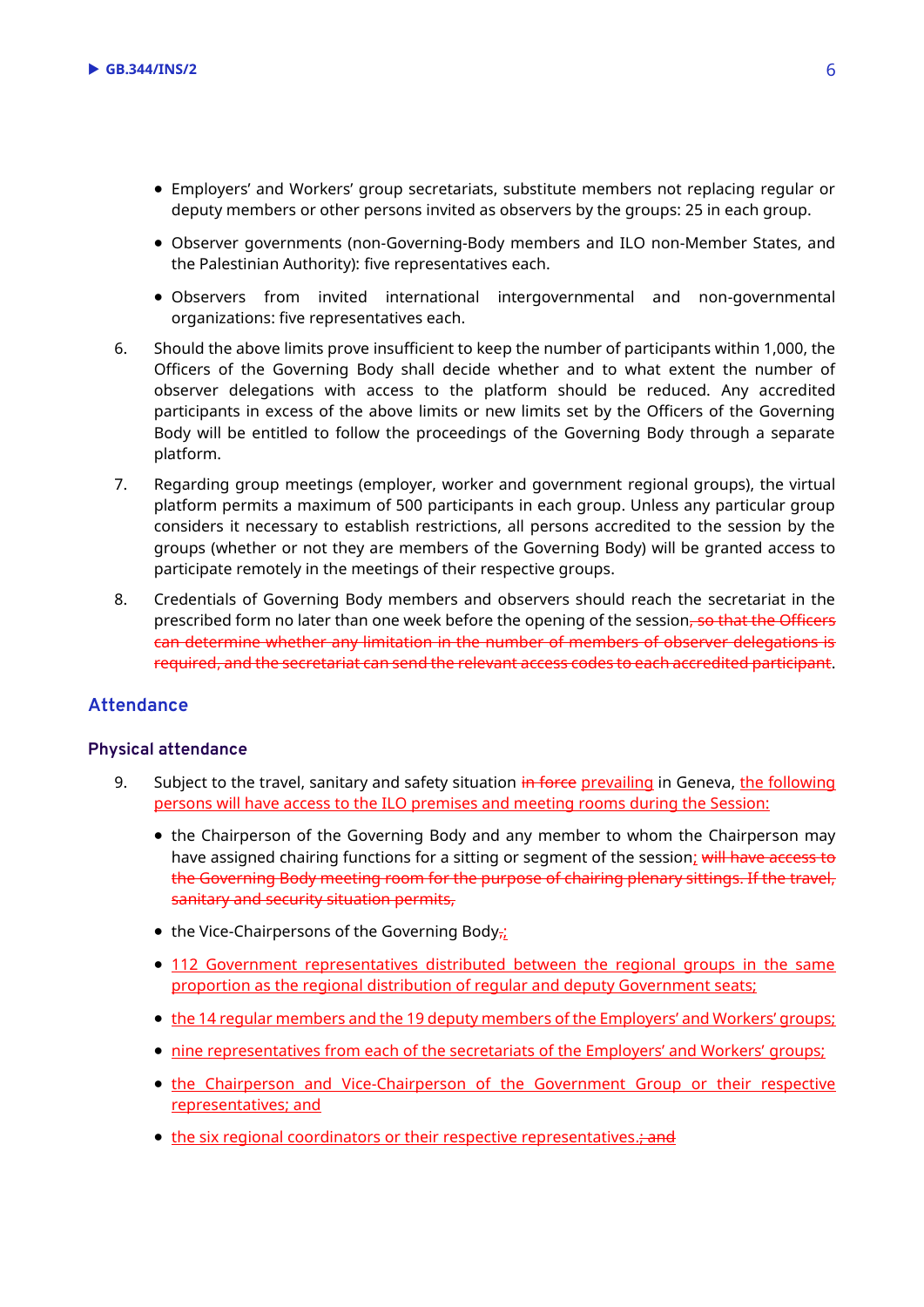the secretariats of the Employers' and Workers' groups, the officers of the Government group and the Regional Coordinators will have access to the ILO premises for the purpose of facilitating group meetings.<sup>1</sup>

#### **Remote attendance**

- 10. Governing Body members and invited observers may join the plenary sittings remotely through a closed virtual platform. These participants will be able to listen to other speakers and address the meeting in any of the seven working languages of the Governing Body (Arabic, Chinese, English, French, German, Russian and Spanish) and to communicate in writing with the Clerk and individual participants, through the chat function in the platform.
- 11. Group meetings are private and therefore only accessible remotely to those participants authorized by each group. Authorized participants will be able to take the floor and listen to other participants in the traditional working languages of each group, and to interact through the chat.
- 12. Separate access codes or links will be required to attend public sittings of the session, and any private sitting and group meetings through the closed platform specific to each of these three meeting types. Individual access links will be communicated separately to each participant according to their attendance rights and will be valid for the entire duration of the session. It is the responsibility of each registered participant to keep their access code confidential and to abstain from sharing it with any other person, even within the same delegation.
- 13. Accredited persons in excess of the limits mentioned in paragraphs 5 and 6 above will be provided access to a separate virtual platform on request, allowing them to follow the debates, but with no possibility of addressing the meeting or interacting with other participants. The media and interested members of the public may also be provided with access to such a separate virtual platform.
- 14. If the Officers, following consultations of the Chairperson with the Government group, decide that any specific plenary sitting of the Governing Body or parts thereof should be accessible to the public at large without registration, the Office will webcast them in the language of the speaker (or its interpretation in English, French or Spanish) through the ILO's public website.

#### **Programme**

- 15. To ensure the most equitable participation possible for participants from different time zones, all plenary sittings will be organized between  $1 \text{ p.m.}$  noon and  $54:30 \text{ p.m.}$  Geneva time, unless extended sittings are exceptionally required on Thursday, 24 March or Saturday, 26 March 2022 to complete the business of the Session. A maximum of 12 plenary sittings will be scheduled, including if necessary on Saturdays.
- 16. For gGroup meetings during the session will be organized before or after the core hours above s with members from different time zones that need to hold their group meetings also within

<sup>&</sup>lt;sup>4</sup>-Following consultation with the tripartite Screening Group, it was agreed that if the situation permits, and subject to the maximum capacity of the Governing Body room, the following persons could also be present in the room during the 343rd Session (November 2021): the Employer and Worker Vice-Chairpersons, together with the spokespersons and secretariats of their respective groups; the Chairperson and Vice-Chairperson of the Government group or their representatives, and two persons from each regional group represented in the tripartite Screening Group. Other government representatives could also have access to the ILO building during the session to attend their respective group meetings, subject to the maximum capacity of the meeting room assigned to each regional group.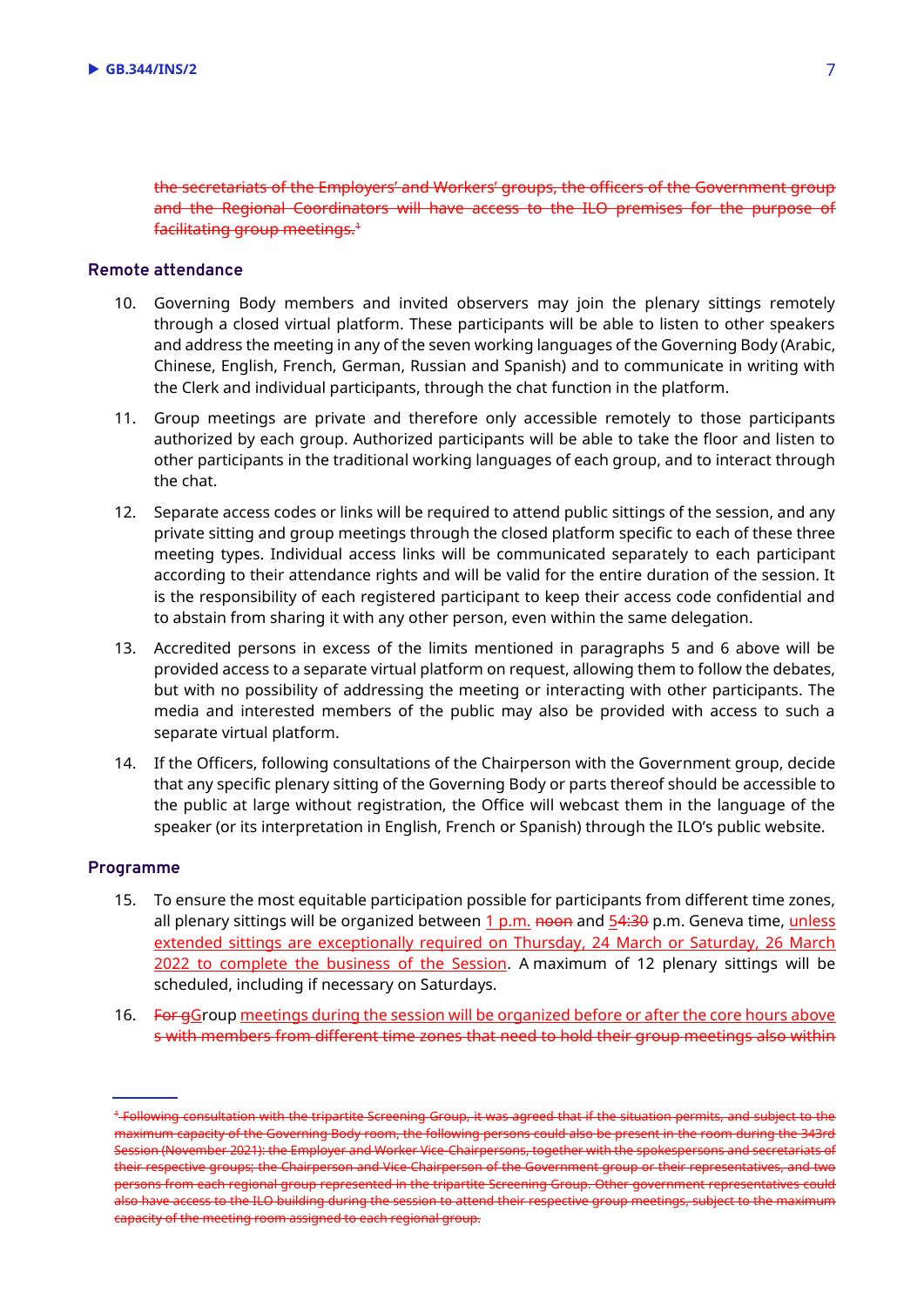the core hours above, a maximum of one and a half hours will be devoted to group meetings so as to ensure sufficient time for plenary sittings. Group meetings with interpretation can also be organized upon request outside these core hours as well as for the weeks before the start of the session, including during weekends if necessary.

- 17. The consultations referred to in paragraph 33(f) below should be organized as far as possible taking into account the time zone of any remote participant from a government with no physical presence in Geneva.
- 18. Group meetings and plenary sittings will be announced through the Governing Body website and ILO Events APP. In the case of plenary sittings, information will include the items scheduled for discussion with links to relevant documents, the estimated duration of the discussion for each item, as well as any applicable time limit for group and individual interventions.
- 19. As soon as practicable, and no later than three weeks prior to the opening of the session, the Officers, after consulting the tripartite Screening Group, will fix the tentative programme for the session, including the approximate duration for the discussion of each item and corresponding time limits for prepared statements and for other interventions, as well as the date at which items considered by correspondence should be submitted to the Governing Body for decision.

### **Conduct of debates**

#### **Time management and administration of the right to speak**

- 20. In view of the limited number of plenary sittings, and the need to make the best use of the time available, the following principles shall apply:
	- (a) To the extent possible, the position of Governing Body members on each item of the agenda should be expressed through group statements made by the spokesperson for the group.
	- (b) Individual statements should, to the extent possible, be limited to situations where they differ from the group to which the member belongs or where they add a perspective not covered by the group statement that is relevant in the decision-making process.
	- (c) Time limits for group and individual statements, as determined under paragraph 19 above, will be strictly enforced.
	- (d) Except in the limited cases referred to in article 1.8 of the Standing Orders, requests for the floor from States which are not members of the Governing Body or other observers shall be made 24 hours before the start of the sitting at which the agenda item is scheduled, and shall include the text of the statement which should be provided in any of the three official languages and not exceed 700 words. The Officers shall determine if the statement should be delivered orally and under what time limit, or if it should be made available to the Governing Body in writing in the language of the submission and included in summary form in the minutes of the session.
	- (e) Requests to deliver prepared statements shall be made in writing one hour before the opening of the sitting at which the item is scheduled for discussion. This will allow the display of the list of registered speakers and a better assessment of the time needed for each discussion.
	- (f) Requests for the floor from remote participants during plenary sittings should be made using the chat function in the virtual platform with an indication of the item to which the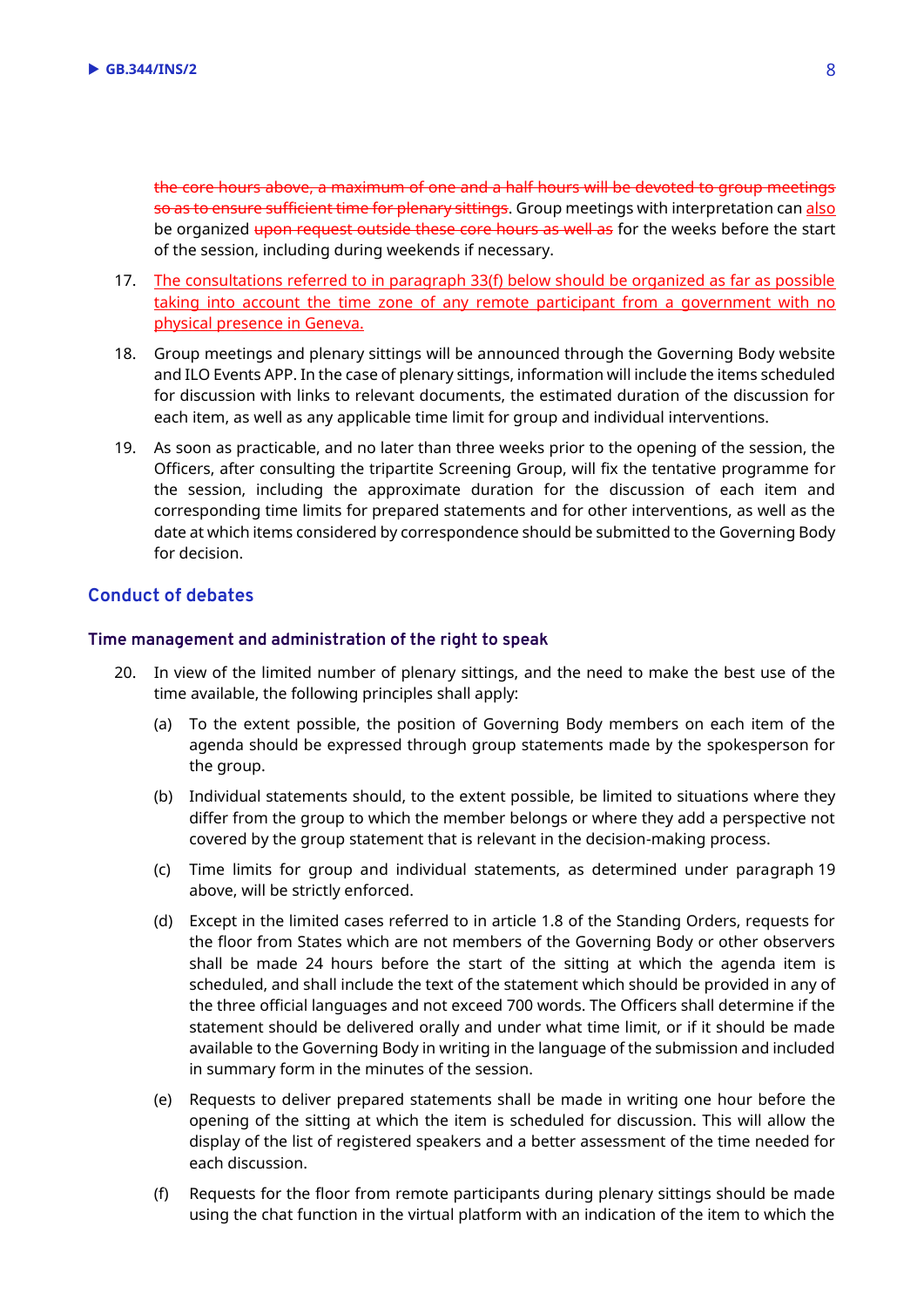member wishes to speak, or in the case of procedural interventions, the type of intervention to be raised (for instance point of order, request for right of reply, motion as to procedure).

#### **Duties of the chairing officer**

- 21. The Chairperson of the Governing Body will preside over the sittings of the Governing Body, unless he assigns the chairing functions for a given segment or section or a specific sitting or agenda item to a regular or deputy member of the Governing Body, in accordance with paragraph 2.2.5 of the Standing Orders. Intended designations will be communicated to the other two Officers in advance and announced to the members of the Governing Body.
- 22. In conducting the debates, the chairing officer shall have discretion in according or withdrawing the right to address the sitting and administering any motion as to procedure or requests for the right to reply, which he/she may postpone to another sitting in the interest of strict time management.
- 23. Interruption of sittings for negotiations should be avoided. These should take place outside of the hours reserved for plenary sittings, except those inevitably required for consensus-building efforts referred to in paragraph 33.
- 24. When considering matters of a ceremonial nature, such as obituaries, the chairing officer may decide that comments or statements be submitted in writing.
- 25. Consistent with the powers of the Chairperson under paragraph 2.2.2 of the Standing Orders and paragraph 22 above to withdraw the right to address the Governing Body in oral statements, the Chairperson may determine whether and to what extent any written comment submitted in the context of decisions made by correspondence under paragraphs 28(c) to 31 below should be published, in consultation as appropriate with the two Vice-Chairpersons and the parties concerned.

#### **Decision making**

#### **Decisions by correspondence**

- 26. In the context of the COVID-19 response, since March 2020 the Governing Body has been taking a series of decisions by correspondence on urgent, non-controversial or routine matters. This has proved a particularly efficient and pragmatic way of taking decisions in these exceptional circumstances.
- 27. The Officers, after consulting the tripartite Screening Group, may recommend to the Governing Body that one or several items on the agenda be submitted for a decision by correspondence. The proposed draft decision of any such item shall be subject to consultation with the Screening Group prior to its submission for decision by correspondence.
- 28. Decisions by correspondence shall be taken in accordance with the following procedure:
	- (a) All Governing Body members (regular and deputy members) are invited to express in respect of each proposed draft decision whether they: (i) agree with the proposal; (ii) do not agree with the proposal but without seeking to block consensus; or (iii) do not agree with the proposal to the extent of blocking consensus. The absence of a response to a draft decision shall be considered support for the decision, that is the equivalent of remaining silent during a discussion in the Governing Body room. Where there is no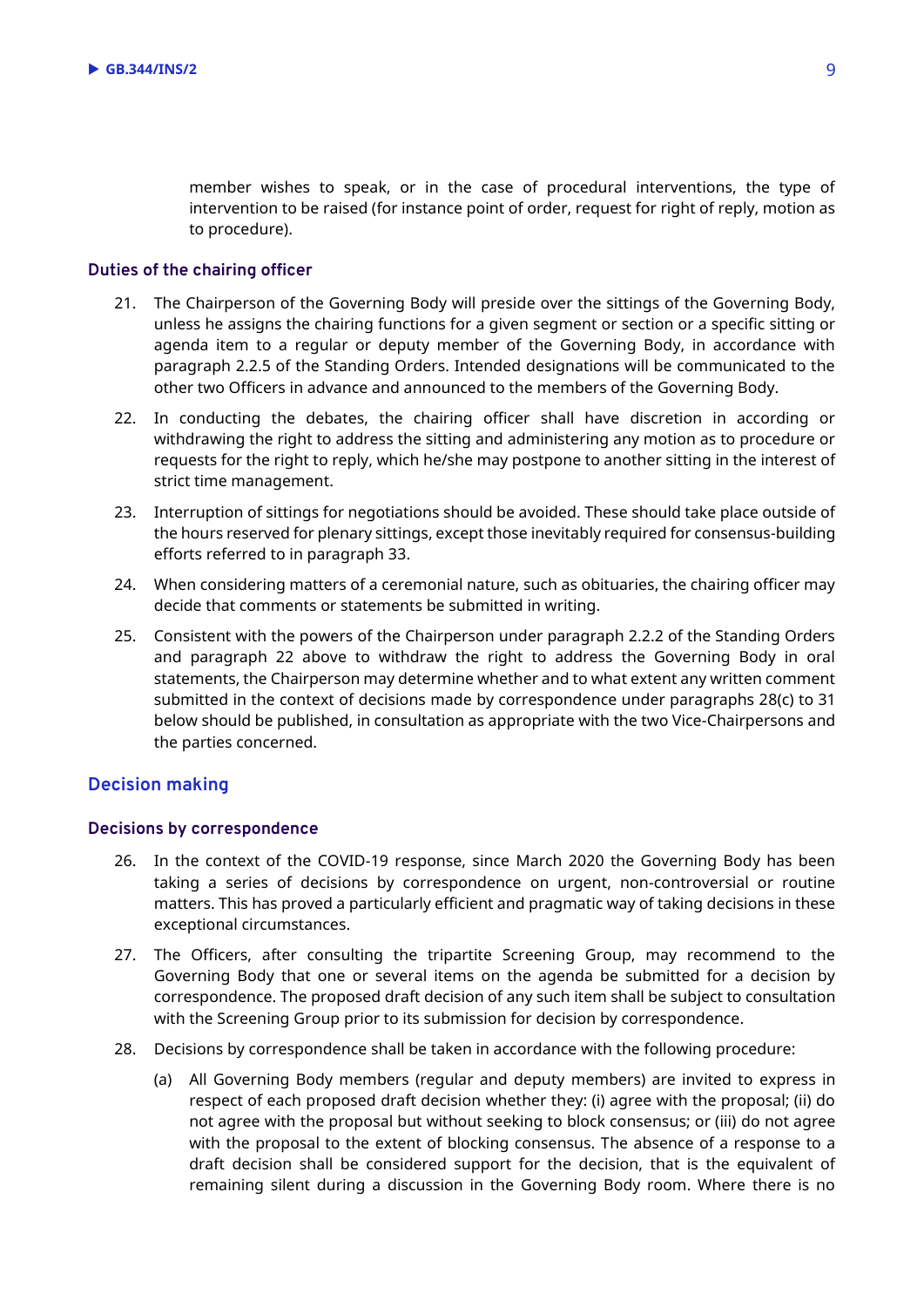obstacle to consensus, the chairing officer shall announce the decision made without indication of the individual responses.

- (b) Where consensus is not reached, the Officers, after consulting the tripartite Screening Group, will determine whether the item should be referred to the Governing Body (during the same session or to a future session) or submitted to a vote by correspondence. In such cases, only regular members shall be invited to indicate whether they agree, disagree or abstain with respect to each proposal. The absence of response shall be considered an abstention. The decision thus made will be announced together with an indication of the responses received from each regular member, that is the results will be included in the minutes in the same manner as a roll call.
- (c) In both processes, members may submit in writing (in one of the three official languages) an explanation of their response, including guidance to the Office. Such explanation or guidance should not exceed 700 words and will be made available in the language of submission. Any members wishing to comment on any such explanation or guidance may do so in writing within seven days (in one of the three official languages), not exceeding 700 words, for distribution in the language of submission. Explanations, guidance and comments received will be included in summary form in the minutes of the session.
- 29. Requests from States which are not members of the Governing Body or other observers (within the meaning of paragraph 1.8.3 of the Standing Orders) to submit written comments on any draft decision that may affect their interests or where the document submitted for decision by correspondence refers specifically to them shall be made in writing within the time limit set for the receipt of responses to agenda items submitted for a decision by correspondence. Such requests shall include the text of the comments in any of the three official languages and not exceed 700 words. Subject to permission being granted by the Officers, the comments shall be published in the language of submission and included in summary form in the minutes of the session.
- 30. Requests for the right to reply (within the meaning of article 5.8 of the Standing Orders) to comments made in writing in accordance with paragraph 28(c) and 29 above, shall also be submitted in writing in any of the three official languages within seven days after their publication. They shall not exceed 700 words and, subject to the authority of the Chairperson under paragraph 25 above, shall be published in the language of submission and included in summary form in the minutes of the session.
- 31. The Office shall bring to the attention of the Chairperson of the Governing Body any written comment, or written request for the right to reply, which in its view could have given rise to a point of order had the comments or right of reply been delivered orally in session. In such case the Chairperson shall consider the matter in accordance with paragraph 25 above.
- 32. All decisions by correspondence shall be announced by the Chairperson and shall be included in the minutes of the Governing Body session.

#### **Decisions during plenary sittings and submission of amendments**

- 33. To enable effective decision-making while promoting consensus building, items on the agenda scheduled for discussion will be dealt with as follows:
	- (a) Any Governing Body member or group wishing to submit an amendment to any decision point proposed in a Governing Body paper must do so in one of the three official languages at least 48 hours prior to the scheduled commencement of the sitting at which the item is to be discussed.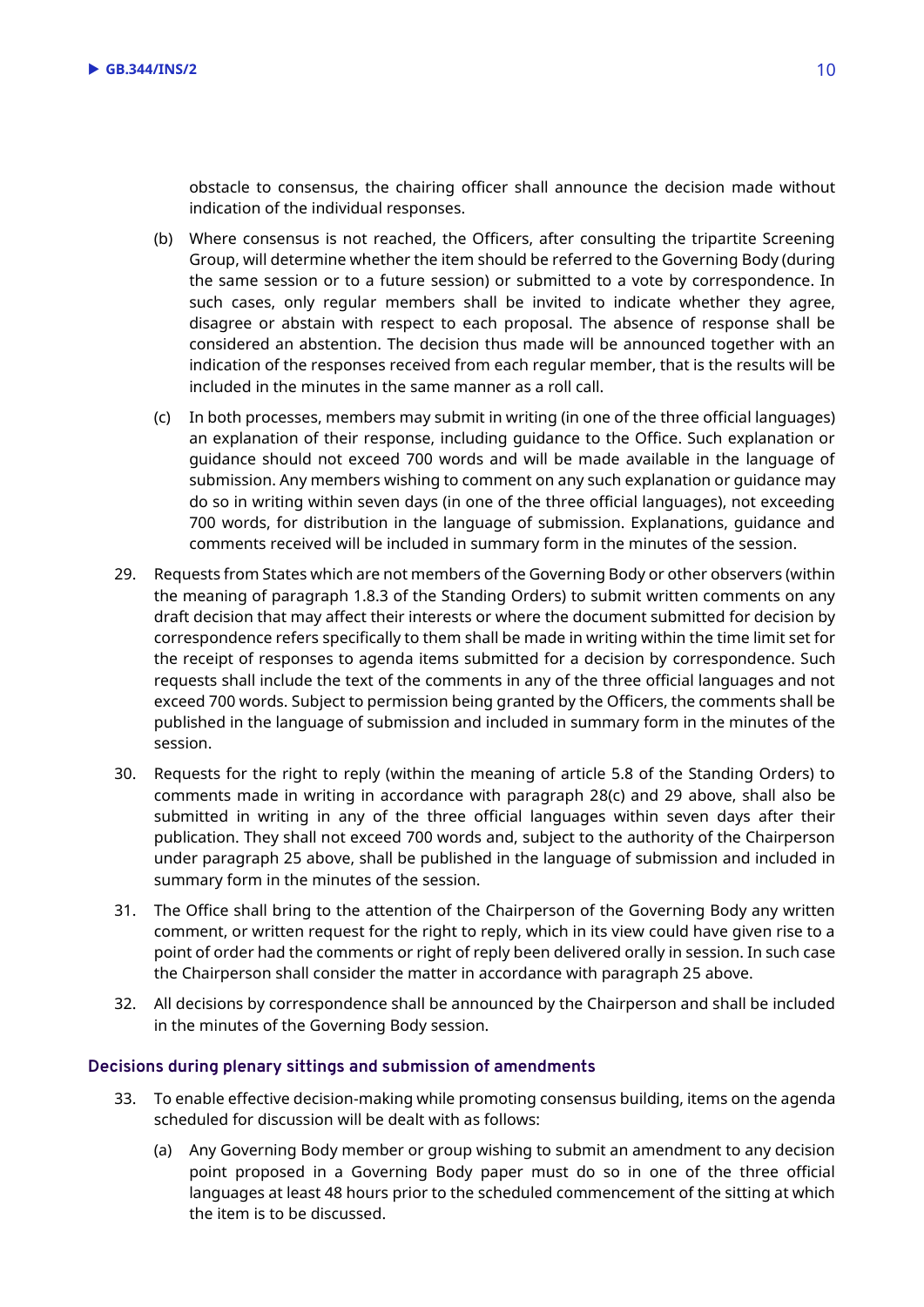- (b) Any proposed subamendment (namely an amendment to an amendment submitted under (a)) must be submitted in one of the three official languages at least 24 hours prior to the scheduled commencement of the sitting at which the item is to be discussed.
- (c) All amendments and subamendments will be translated and distributed in the three official languages as soon as they are received.
- (d) On each item, the chairing officer shall invite the Workers', Employers' and Government delegates to intervene and address the item under consideration and any amendments and subamendments received for that item. In accordance with usual Governing Body practice, the chairing officer shall invite the representatives of the Workers' and Employers' groups to speak in response to the interventions and may also grant the floor to any Government seeking to respond to the debate.
- (e) Where consensus is apparent following this first round of interventions on an item, the chairing officer shall conclude the item.
- (f) Where consensus within the meaning of paragraph 46 of the Introductory Note to the Governing Body Standing Orders is not apparent after the first round of interventions, the chairing officer shall adjourn the debate on the item to allow for further consultations with a view to finding consensus on a decision point. Based on those consultations, the Office shall circulate in the three official languages a revised draft decision as early as practicable before the discussion of the item is resumed.
- (g) Upon the resumption of the discussion, the chairing officer may conclude the item on the basis of consensus, or provide additional time for consultations if he or she considers together with the Vice-Chairpersons that there is still opportunity for reaching an agreement that is generally accepted. In the case it becomes clear that despite all reasonable efforts, objection by a Governing Body member does not permit the chairing office to determine the existence of an agreement that is generally accepted and proceed to conclude the item, the chairing officer may, ultimately, put the decision point to a vote:
	- (i) by show of hands electronically at any time during the session;
	- (ii) by a roll call electronically at any time during the session; or
	- (iii) by correspondence after the final plenary sitting in accordance with the procedure set out in paragraph 28(b) above (i.e. the procedure foreseen in the second stage of a vote by correspondence).
- (h) In a vote by show of hands, only the final voting figures for the entire Governing Body and for each of the three constituents' groups (total number of votes in favour, total number of votes against, total number of abstentions as well as the majority required) shall be announced by the Chairperson and reflected in the minutes of the session. In a vote by roll call, the final voting figures shall be immediately announced; these indications shall subsequently be published in the minutes together with a list of Governing Body members who have voted, showing how each has voted. Decisions shall be made by simple majority of the votes cast and the quorum, as defined in article 6.3 of the Standing Orders, shall apply.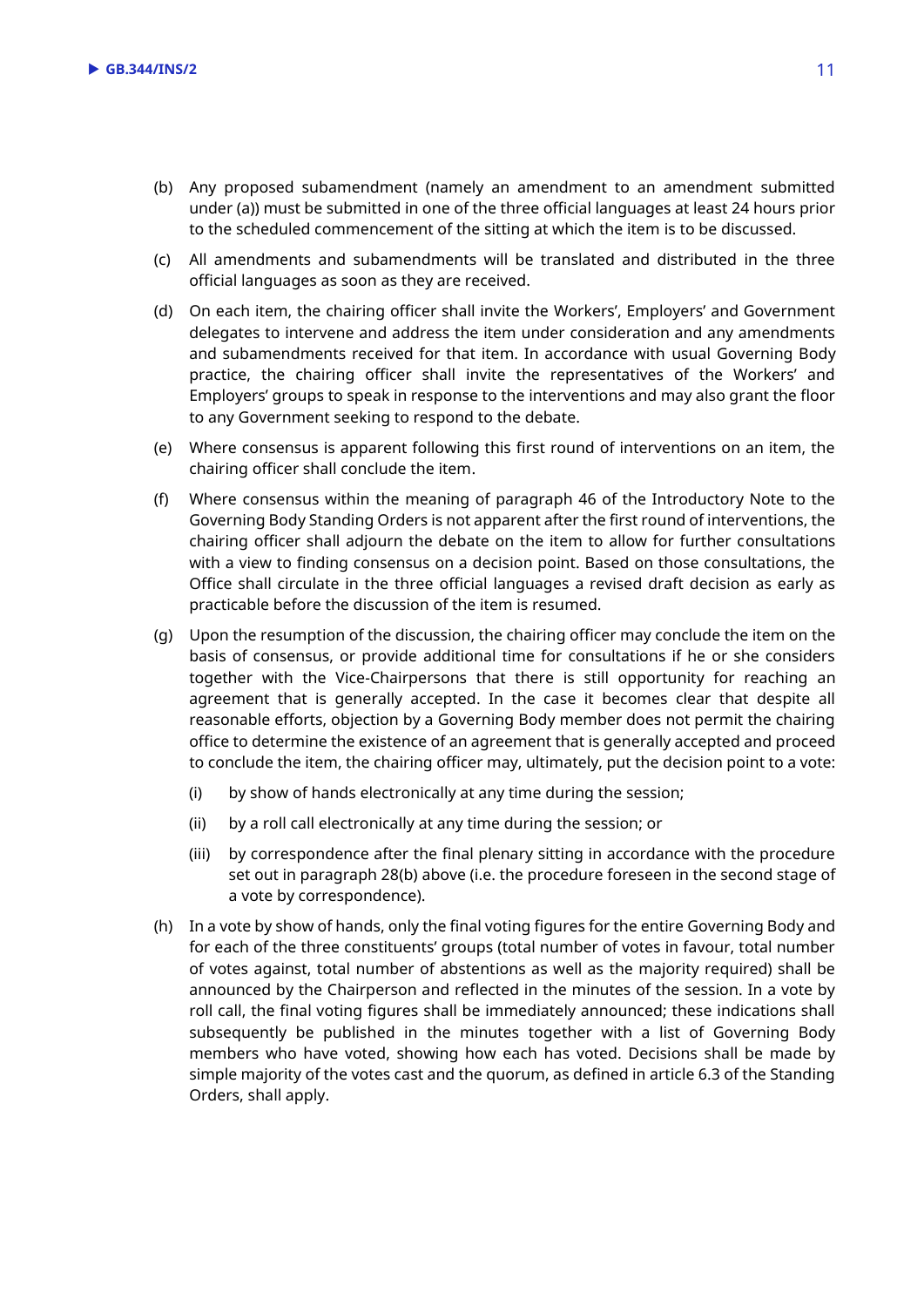# **Appendix B**

## **Proposed process and arrangements for the hearings of candidates and the election and appointment of the Director-General**

#### **1. Hearings** (14 March 2022)

#### **Date of the hearings**

1. At its 342nd Session (June 2021), 1 the Governing Body foresaw two consecutive days for the hearings in case the number of candidatures received would not make it possible to conduct them in a single day. Since there are five candidates, the first day, namely, Monday, 14 March 2022, appears sufficient to conduct the hearings of all candidates.

#### **Admission to the hearings**

- 2. In accordance with paragraph 12 of the Rules governing the appointment of the Director-General *of the ILO*, <sup>2</sup> hearings of the candidates shall be conducted at a private sitting held prior to the election.
- 3. To ensure that physical access to the room where the private sitting will be held is restricted to Governing Body members and authorized persons, special badges will be distributed as follows:
	- **Green badges – Governing Body members and officers and secretariats of the groups:**
		- 56 transferable badges for Government members, according to the distribution determined by the Government Group;
		- One non-transferable, nominative badge per Employer regular and deputy member of the Governing Body;
		- One non-transferable, nominative badge per Worker regular and deputy member of the Governing Body;
		- One transferable badge per officer of the Government Group: Chairperson, Vicechairperson and spokespersons of Africa, the group of Latin American and Caribbean countries (GRULAC), Asia and Pacific group (ASPAG), group of industrialized market economy countries (IMEC), Western Europe and Eastern Europe;
		- Two transferable badges for each of the Workers' and Employers' group secretariats.
	- **Red badges – Secretariat staff servicing the hearings, including interpreters and operators.**

<sup>1</sup> [GB.341/INS/15.](https://www.ilo.org/wcmsp5/groups/public/@ed_norm/@relconf/documents/meetingdocument/wcms_771245.pdf)

<sup>2</sup> See Annex III of the *[Compendium of rules applicable to the Governing Body](https://www.ilo.org/wcmsp5/groups/public/---ed_norm/---relconf/documents/meetingdocument/wcms_586687.pdf)* (March 2019).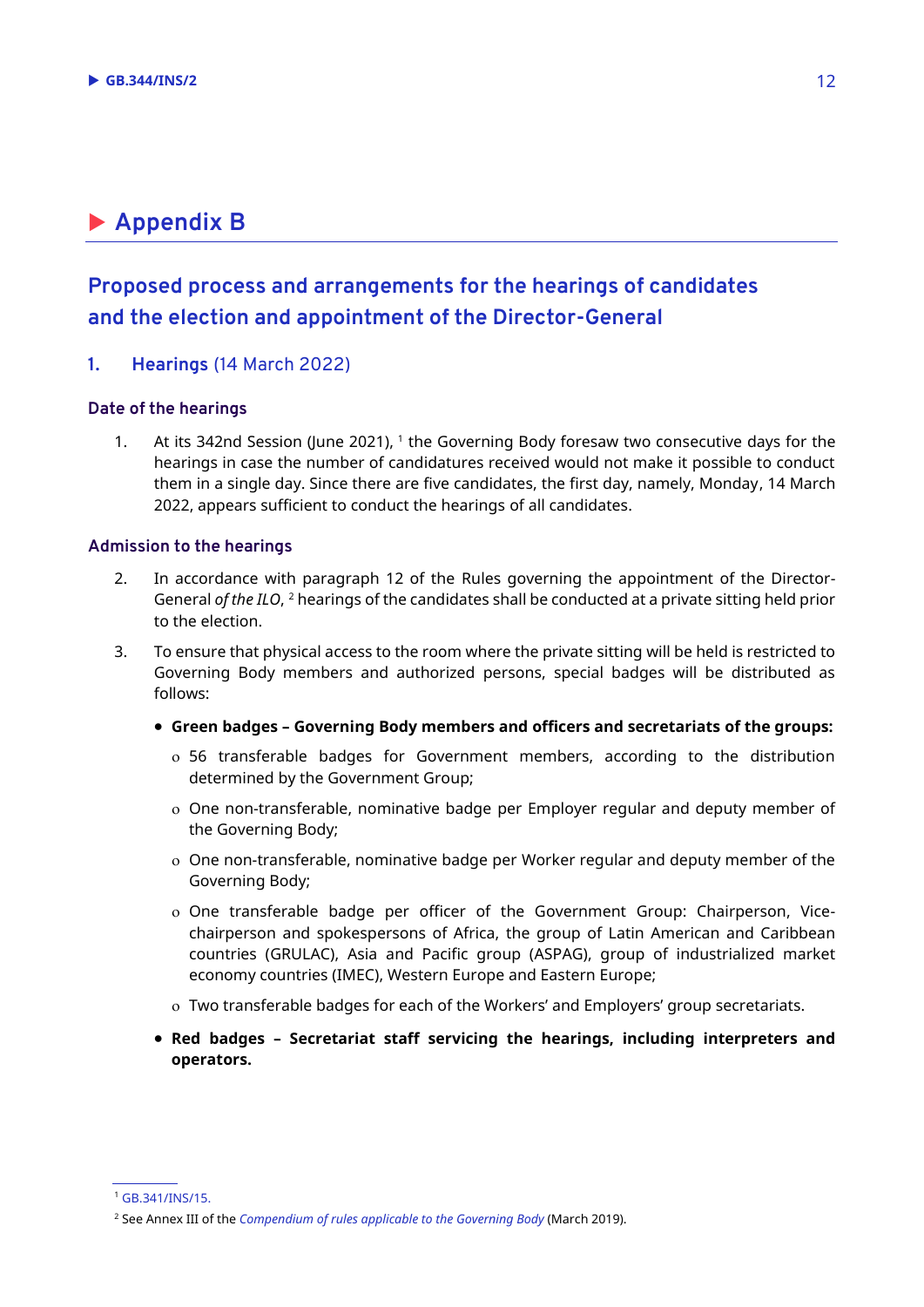- **Orange badges – additional representatives to follow the private sittings for the hearings of candidates and for the election of the Director-General from an overflow room:**
	- 56 transferable badges for Government members, according to the distribution determined by the Government Group;
	- o Seven transferable badges for each of the Employers' and Workers' group secretariats.

#### **Conduct of the hearings**

- 4. In order to ensure an orderly and proper conduct of the hearings, participants must refrain from recording (audio or video) the proceedings and from commenting on social media; and must use parliamentary language during the hearing.
- 5. In accordance with paragraph 12 of the *Rules governing the appointment of the Director-General of the ILO*, the order of appearance of candidates in the hearing will be drawn randomly by the Chairperson of the Governing Body before the start of the Session.
- 6. The hearing of each of the five candidates will be organized as follows:
	- **First part (40 minutes):**
		- o Presentation by the candidate: 5 minutes.
		- Employers' group questions: 4 minutes.
		- Workers' group questions: 4 minutes.
		- Government group questions: 8 minutes.
		- Candidate's response: 19 minutes.
	- **Second part (20 minutes):**
		- Workers' group questions: 2 minutes.
		- Employers' group questions: 2 minutes.
		- Government group questions: 4 minutes.
		- Candidate's response and concluding remarks: 12 minutes.
- 7. Each constituent group will determine how it will organize its questions and will communicate to the Secretariat by 10 a.m. on 14 March 2022 the names of the members present in the room who will ask the questions, the order in which they should be called, and the time allocated for each question within the minutes available to each group.
- 8. The time allocated for the presentation, questions and answers will be monitored and enforced using time management devices.
- 9. The private sitting will open on 14 March at 10.30 a.m. and will follow the following programme:
	- $\bullet$  10:30 a.m. $-11:30$  a.m. Candidate A
	- 11:40 a.m.–12:40 p.m. Candidate B
	- 2:00 p.m.–3:00 p.m. Candidate C
	- 3:10 p.m.–4:10 p.m. Candidate D
	- 4:20 p.m.–5:20 p.m. Candidate E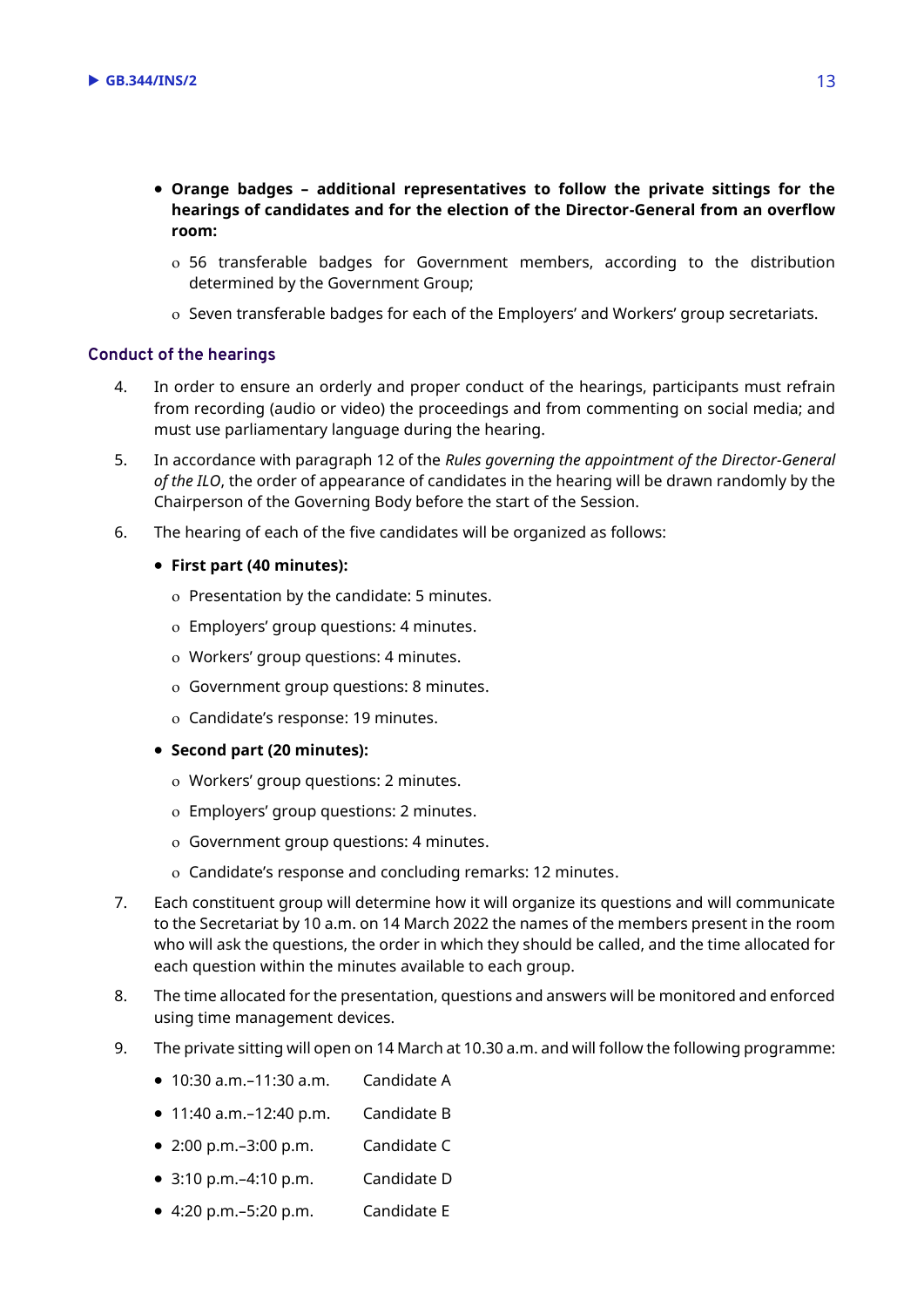## **2. Election** (25 March 2022)

#### **Date of the ballot**

10. The secret ballot will be held in a private sitting of the Governing Body at 10 a.m. on Friday, 25 March 2022 and will last as long as required to conclude the election, with at least 45-minute breaks between each round to allow for consultations, as determined by the Chairperson of the Governing Body, in consultation with the two Vice-Chairpersons.

#### **Admission to the ballot**

- 11. Admission to the main and overflow rooms will be limited in the same manner as for the hearing and will be controlled using the same badge system. The candidates will not be admitted to the room during the private sitting. Each candidate will, however, be invited to designate a representative to observe the conduct of the ballot as long as the candidate is still on the ballot.
- 12. Doors will remain closed during each ballot; video or audio recording of proceedings will not be authorized, nor will the posting of comments on social media.
- 13. At the conclusion of the election, the private sitting will close and after a short break the Governing Body will resume in a public sitting to formally declare the election result and appoint the ILO Director-General. The Director-General elect will be invited to make and sign a declaration of loyalty and to speak. The public sitting will be broadcast through the ILO website.

#### **Ballot papers**

- 14. The name of the five candidates will appear on the first ballot paper in the alphabetical order of the candidates' family name, with a box next to each candidate's name. Voters must cross or tick the box next to their preferred candidate, and fold and place the ballot paper in the ballot box.
- 15. Ballots in which more than one candidate has been ticked or containing any other mark shall be void. Voters not wanting to vote for any candidate should leave the ballot paper blank, but still fold and place their ballot paper in the ballot box.
- 16. At the conclusion of each ballot, a new ballot paper will be prepared with the names of the remaining candidates.

#### **Ballot process**

- 17. Three voting booths will be available in the room.
- 18. The Clerk will call the members of the Governing Body entitled to vote as follows: Governments will be called first in the French alphabetical order of the 28 Member States holding regular seats (or of a State holding a deputy seat appointed to vote on behalf of a regular member in accordance with article 6.1 of the ILO *[Standing Orders of the Governing Body](https://www.ilo.org/wcmsp5/groups/public/---ed_norm/---relconf/documents/meetingdocument/wcms_586687.pdf)*), followed by the 14 Employer and 14 Worker regular members, or their designated deputy members in accordance with article 1.5.3(b) of the *Standing Orders of the Governing Body*, by their family name.
- 19. The name of any Government, Employer and Worker deputy member appointed to take part in the ballots on behalf of a regular member shall be provided to the Chairperson of the Governing Body no later than 6 p.m. (Geneva time) on 24 March 2022.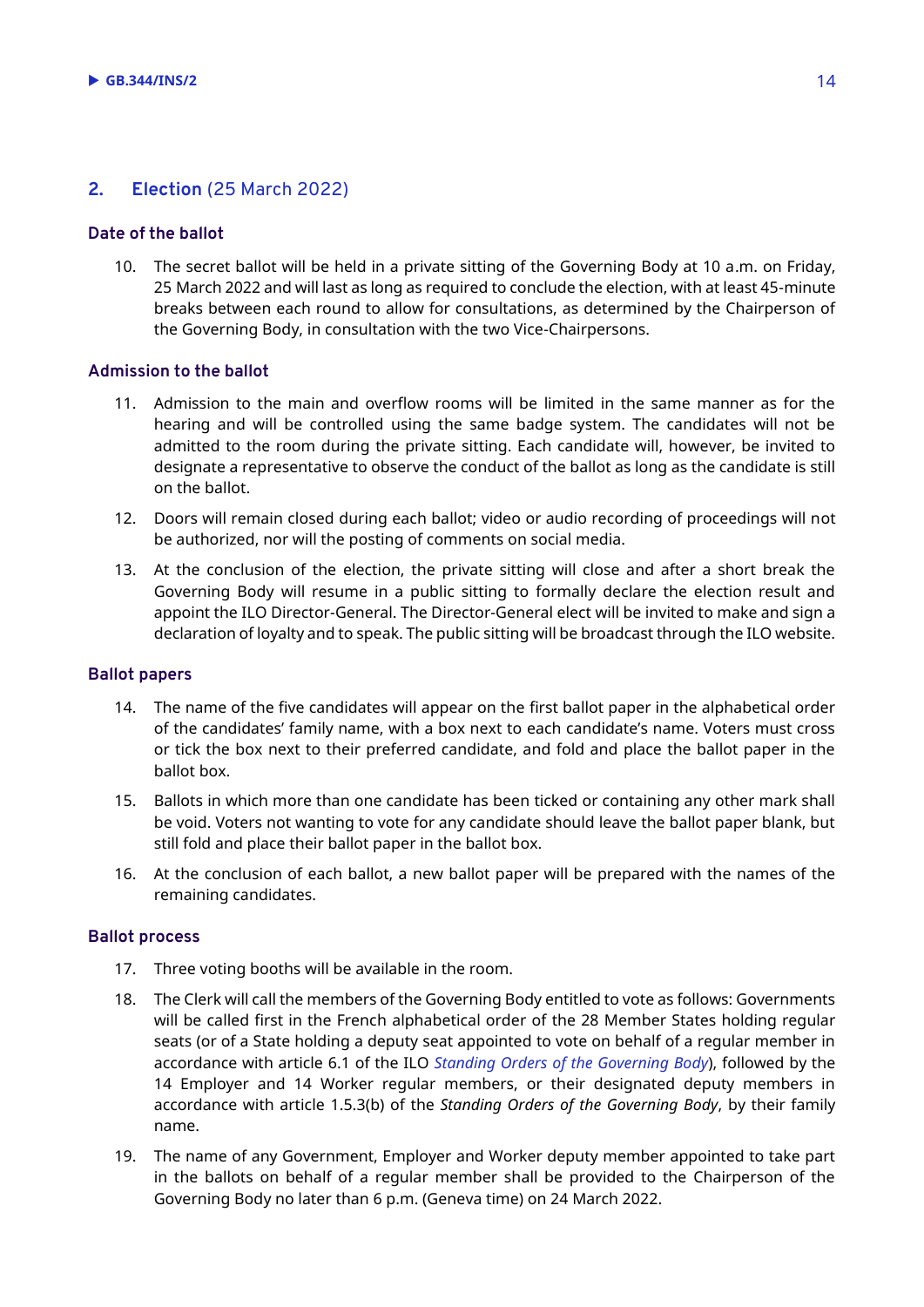- 20. As they are called, Governing Body voting members will be issued with a ballot paper initialled by the Clerk. The voters will complete their ballot in a voting booth and fold and place the ballot in the ballot box. Voters may not be accompanied to the voting booth.
- 21. If a voter makes an error on their ballot paper before placing it in the box, they will be able to replace it with a new ballot paper from the Clerk. The Clerk will destroy the original ballot paper before issuing a new one.
- 22. In the event that a voting member is unable to be physically present to vote and there is no deputy member available to replace them, they may exercise their voting right either through a public notary mandated to that effect by the Officers of the Governing Body or through another voting member present in the room, designated by the member in question. The public notary or the designated member will collect the ballot paper and cast the vote on behalf of the designating member. Any request to vote by proxy or through the public notary should be addressed to the Chairperson of the Governing Body as early as possible before the vote.
- 23. One scrutineer will be appointed from their membership by the Government group, the Employers' group, and the Workers' group. At the conclusion of each ballot, the votes will be counted, in the room, by the three scrutineers with assistance from the Clerk. The Chairperson will adjudicate any dispute relating to the validity of the ballot papers and announce the result of each ballot immediately after the count of votes, indicating which candidates will progress to the next ballot. The results of each ballot will be shown on screens in the room and the list of candidates progressing through each round will be published on the ILO website and the ILO Events APP.
- 24. The representative of each candidate invited to observe the process will be seated close to the podium. They will be prohibited from interacting with members of the Governing Body or ILO staff during the conduct of any ballot and may raise any issue of concern only with the Chairperson of the Governing Body.

### **3. Appointment of the Director-General**

- 25. Article 4.6(a) of the Staff Regulations provides that the Director-General shall be appointed for a period of five years. As already decided by the Governing Body in March 2021, <sup>3</sup> the five-year term of the Director-General elect will run from 1 October 2022 to 30 September 2027.
- 26. It is proposed that the conditions of employment of the Director-General approved by the Governing Body in March 2012, <sup>4</sup> and confirmed in October 2016 for Mr Ryder's second term, <sup>5</sup> remain the same. Such conditions are based on existing arrangements and provisions for similar appointments in other United Nations specialized agencies, namely:
	- (a) net base salary equal to that of the Administrator of the United Nations Development Programme (UNDP);
	- (b) Geneva post adjustment as determined by the International Civil Service Commission;
	- (c) a representation allowance of 40,000 Swiss francs (CHF) per year;
	- (d) a housing allowance, covering rent and fixed charges, of a maximum of CHF12,000 per month;

<sup>&</sup>lt;sup>3</sup> GB.341/INS/15[, Decision.](https://www.ilo.org/gb/GBSessions/GB341/ins/WCMS_776759/lang--en/index.htm)

<sup>4</sup> GB.313/INS/13/7[, Decision.](https://www.ilo.org/gb/decisions/GB313-decision/WCMS_176651/lang--en/index.htm)

<sup>5</sup> [GB.328/INS/1.](https://www.ilo.org/wcmsp5/groups/public/---ed_norm/---relconf/documents/meetingdocument/wcms_528147.pdf)